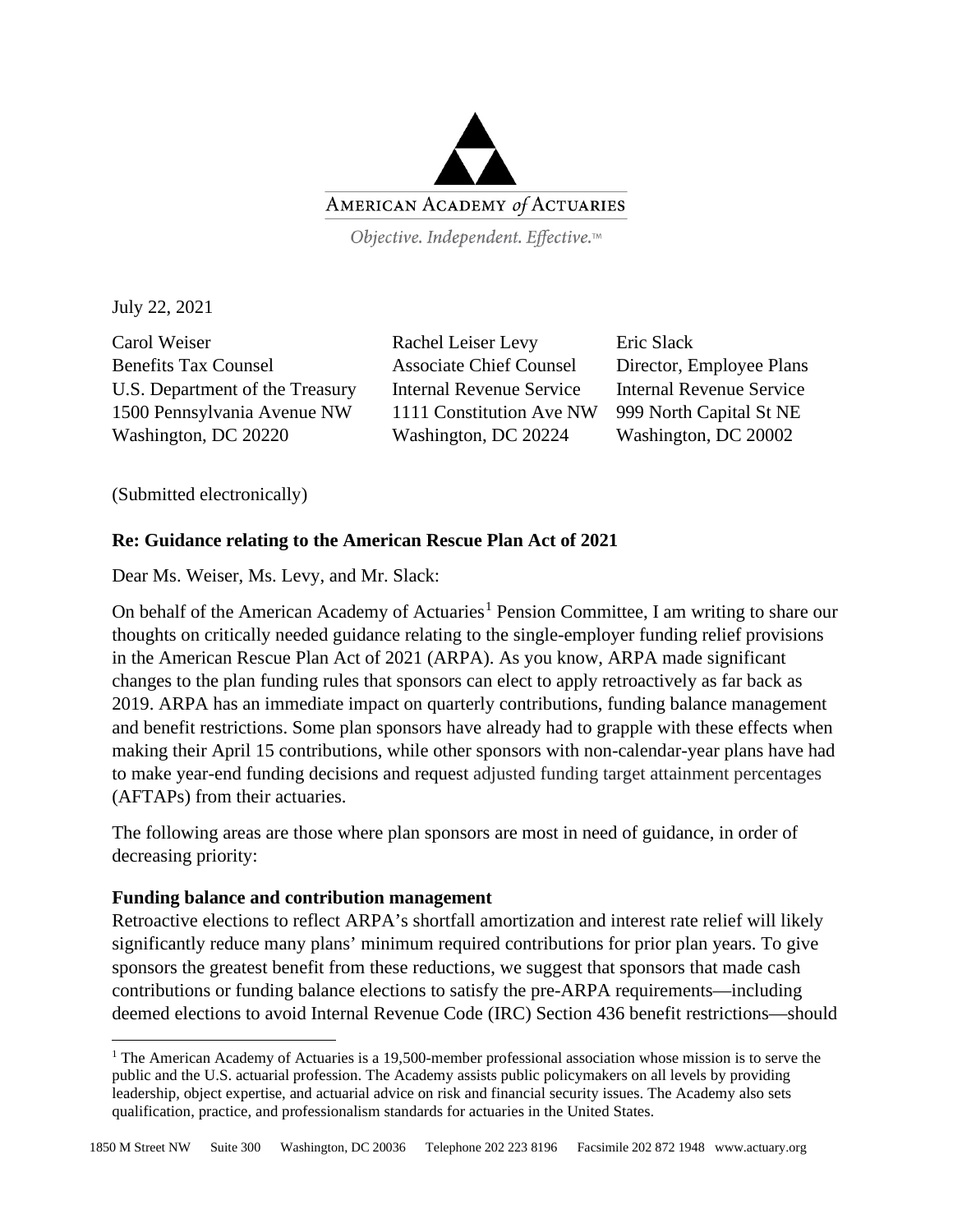be allowed to make retroactive funding balance elections to optimally manage the plans' funding balances. This would include the ability to create a funding balance with contributions in excess of the revised minimum requirement, to revoke previously made elections in excess of the new minimum, or to waive funding balances.

Any new prefunding balance should be available for use in the plan year after it is created; e.g., if excess contributions relating to 2019 give rise to a new prefunding balance, the balance should be created retroactively as of the first day in the 2020 plan year, and the sponsor could use that prefunding balance to meet the 2020 funding requirements.

Similarly, we suggest that sponsors be given the discretion to reattribute previously made contributions to earlier or later plan years as the sponsor determines to be most effective. Additionally, sponsors could apply to the minimum requirement any contributions made to avoid a Section 436 benefit restriction that wouldn't exist under the relief.

These elections would be permitted for all years starting with the first year the sponsor elects relief; sponsors that defer relief until 2022 would not be permitted to make elections after the ordinary deadlines. Sponsors making these elections would refile a Form 5500 and a Schedule SB to reflect the changes.

We recommend that the deadline for these elections for the 2019 and 2020 plan years be the end of the 2021 plan year or six months after guidance is issued, if later. For the 2021 plan year, we recommend sponsors have until the normal deadline for funding balance elections, or until six months after guidance is issued, if later.

# **Making ARPA elections**

Sponsors need guidance on how to make elections relating to ARPA. We assume that written notification to the plan's enrolled actuary and perhaps the plan administrator, as appropriate, will be required and sufficient. Sponsors will need sufficient time to work through the complicated decision tree of interacting, overlapping elections, so we suggest that the deadline for elections for the 2019 and 2020 plan years be no earlier than the end of the 2021 plan year, or six months after guidance is issued, if later. To accommodate sponsors that may be constrained by year-end deadlines, you could grant sponsors flexibility to change any election made before guidance is issued and up to 90 days afterward, even if a Form 5500 has been filed based on that election. Sponsors need a reasonable period to refile Forms 5500 and Schedules SB (or to file amended forms) to report changes made to previous years based on new ARPA elections. For 2021 plan year elections, a reasonable deadline might be the date the Form 5500 is filed, or six months after guidance is issued, if later.

Sponsors also need clarity on electing interest rate relief. The statutory language is ambiguous as to whether sponsors may elect relief starting in 2020, 2021, or 2022—and if so, whether elections may be made for each year individually—or whether sponsors may choose only between reflecting relief starting in 2020 or 2022, but not 2021. We believe that legislative intent was to allow sponsors a single election to start relief in any of the three applicable years. An interpretation of that assessment would be appreciated.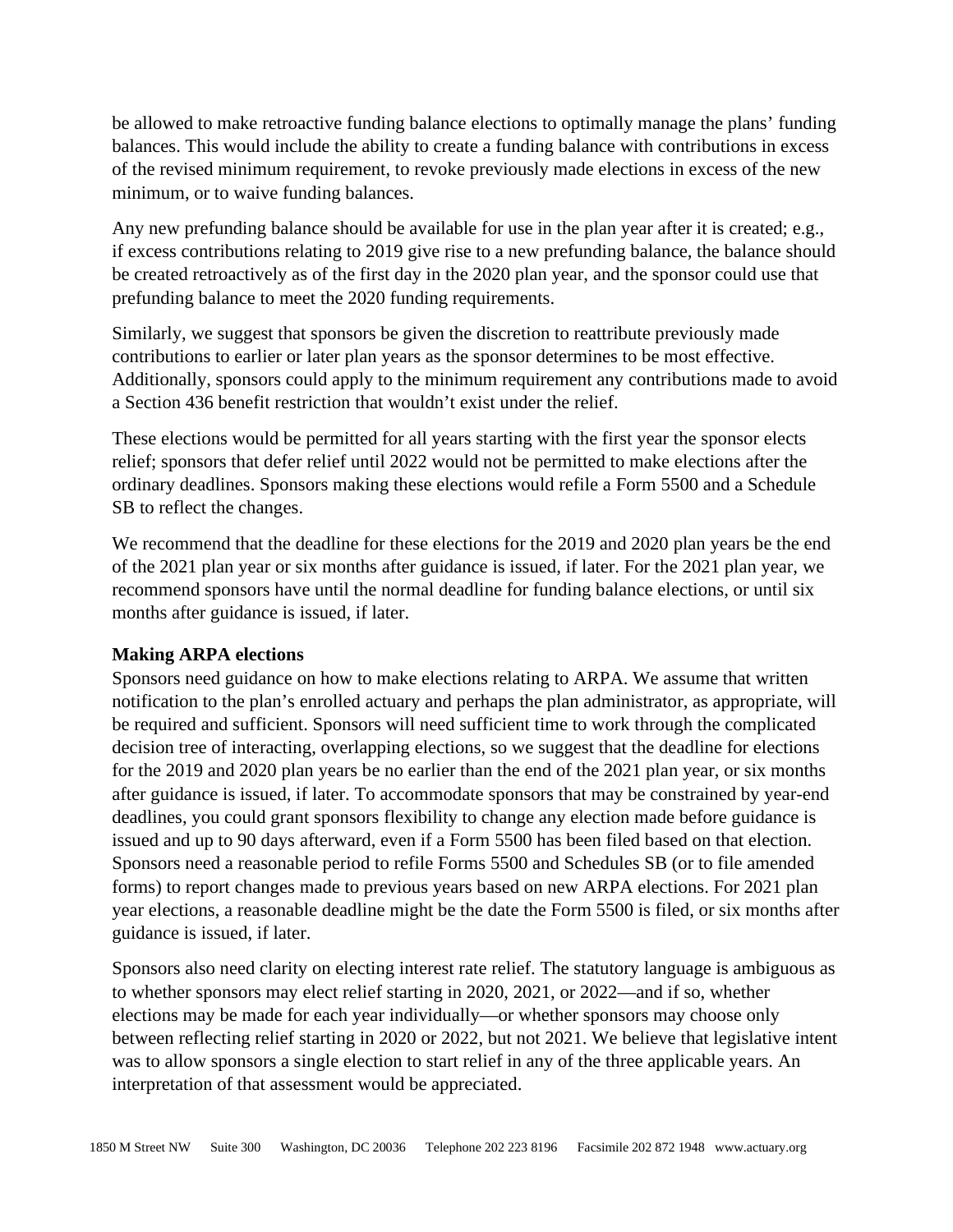Lastly, to minimize disruption to plan administration, it would be helpful for you to indicate that sponsors may make elections to ignore relief solely for purposes of Section 436 benefit restrictions for 2020 and 2021.

## **Section 436 benefit restrictions and AFTAP certifications**

Plan sponsors have the choice to reflect or ignore ARPA for Section 436 purposes for years before 2022 (assuming forthcoming guidance permits this election to be made separately for 2020 and 2021). We recommend that plan sponsors choosing to reflect ARPA before 2022 be allowed to apply the new level of restrictions with full retroactive effect to the date of the original AFTAP certification, or prospectively only from the date of the revised certification.

Plan sponsors choosing to apply ARPA retroactively for Section 436 presumably will need new AFTAP certifications to support any changes in benefit restrictions. We recommend that sponsors be given 90 days past the deadline for making ARPA elections to receive new AFTAP certifications reflecting revised liabilities, assets and funding balances, and that any required changes to participants' benefits in connection with the revised AFTAP certifications be permitted to be made in accordance with the general correction principles of the Employee Plans Compliance Resolution System's Self-Correction Program.

## **Relief from late-payment penalties**

In 2021, plan sponsors cannot know with certainty what their contribution requirements will be until guidance is issued and their actuaries can recalculate their valuation results for 2019 and 2020. But many plan sponsors have already had to make contributions or funding balance elections based on their interpretation of ARPA's provisions. If these interpretations turn out to be wrong, sponsors might be faced with penalties for late contributions. Penalties could also apply if a sponsor used the pre-ARPA rates to discount a contribution deferred in accordance with the CARES Act,<sup>[2](#page-2-0)</sup> and later elected to use ARPA rates for 2020 or 2021. We believe it would be appropriate to grant sponsors a waiver of any penalties due to actions taken in accordance with a good-faith interpretation of ARPA (including penalties arising from the change in interest rates applied to contributions deferred in accordance with the CARES Act). The waiver could be conditioned on a correction of any insufficient contributions within a reasonable period (such as 60 days) following the issuance of guidance.

### **Expected return on plan assets**

Section  $430(g)(3)(B)$  limits the assumed earnings rate specified by an actuary for calculating the actuarial asset value to the third segment rate applicable under section  $430(h)(2)(C)(iii)$ . We believe the law would provide that the higher ARPA rate will apply automatically for an employer that elects the relief before 2022 but would appreciate confirmation on this point to eliminate any uncertainty.

<span id="page-2-0"></span><sup>2</sup> The 2020 Coronavirus Aid, Relief, and Economic Security Act.